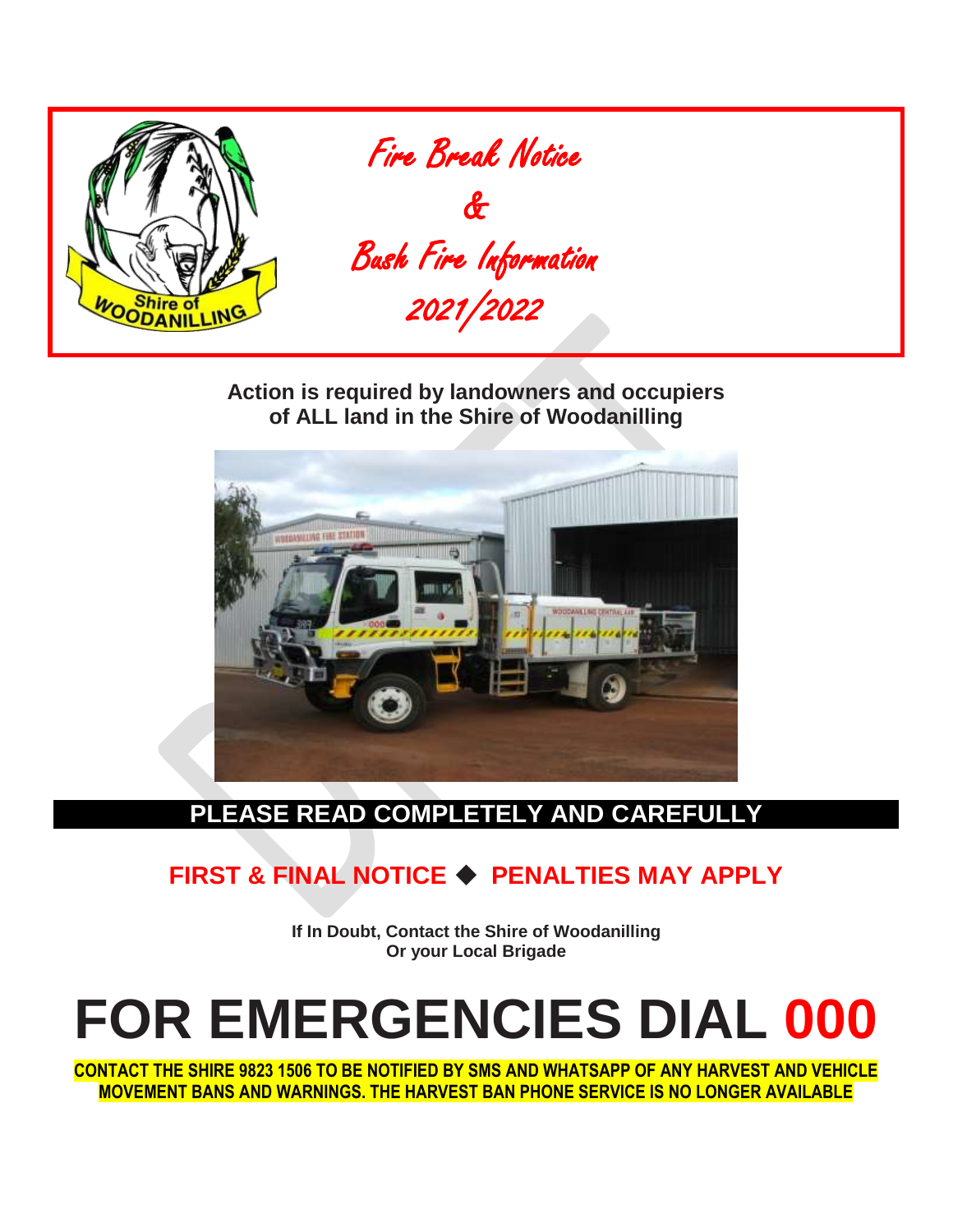**ANY FIRE LIT DURING THE RESTRICTED AND PROHIBITED BURNING PERIOD 19TH SEPTEMBER TO 15TH APRIL (INCLUSIVE) WILL REQUIRE A PERMIT FROM YOUR LOCAL FCO AND/OR THE CHIEF BUSH FIRE CONTROL OFFICER.**

# **Bush Fire Act 1954 (Section 33)**

**Pursuant to the power contained in Section 33 of the** *Bush Fire Act, 1954* **you are hereby required to observe all requirements of this Fire Break Notice. Please read carefully, these are your legal requirements.**

**During the period from 15 NOVEMBER TO 15 APRIL inclusive you are required to have:-**

## **1.0 REGIONAL RURAL ZONE – OCCUPIED PROPERTIES**

- **1.0.1 Immediately surrounding all homesteads, buildings, haystacks within 200 metres of a building, fuel storage tanks and drums, a 'Low Fuel Zone' of at least 10 metres wide.**
- **1.0.2 A mobile fire fighting unit on standby and available for fire fighting purposes during the period from 15 November to 15 April.**
- **1.0.3 A mobile fire fighting unit shall be in attendance or close proximity to harvesting operations, straw cutting or straw baling operations. The mobile fire fighting unit must be equipped and readily available for fire fighting purposes and trailers must be connected to a vehicle.**
- **1.0.4 A fire access way shall be provided to all homesteads and shall be maintained free of all flammable material to a minimum of 4 metres trafficable surface and 4 metres vertical clearance.**

## **1.1 REGIONAL RURAL ZONE – ABSENTEE LANDHOLDERS**

- **1.1.1 Immediately surrounding all buildings, haystacks within 200 metres of a building, fuel storage tanks and drums, a 'Low Fuel Zone' of at least 20 metres wide.**
- **1.1.2 A mobile fire fighting unit shall be in attendance or close proximity to harvesting operations, straw cutting or straw baling operations. The mobile fire fighting unit must be equipped and readily available for fire fighting purposes and trailers must be connected to a vehicle.**
- **1.1.3 A fire access way shall be provided to all homesteads and shall be maintained free of all flammable material to a minimum of 4 metres trafficable surface and 4 metres vertical clearance.**

## **2.0 LOCAL RURAL ZONE**

- **2.0.1 A 'Building Protection Zone' is required around all buildings to a minimum width of 20 metres.**
- **2.0.2 All** Land in the Local Rural Zone is to be maintained in a **'Hazard Reduced State'.** If for any reason this **CAN NOT** be complied with, a **VARIATION MUST BE APPLIED FOR** as stated within this notice.
- **2.0.3 A mobile fire fighting unit shall be in attendance or close proximity to harvesting operations, straw cutting or straw baling operations. The mobile fire fighting unit must be equipped and readily available for fire fighting purposes and trailers must be connected to a vehicle.**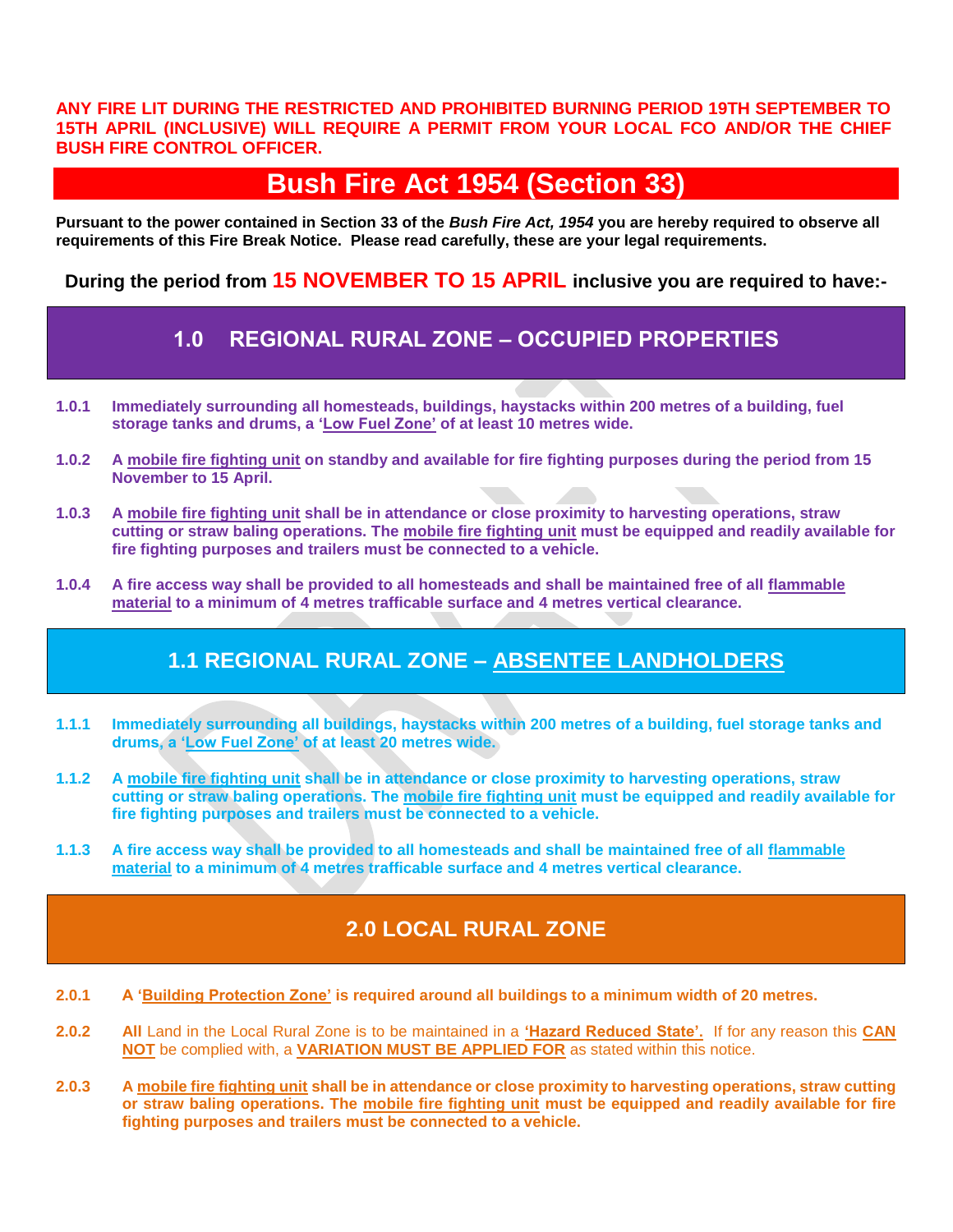**2.0.4 A fire access way shall be provided to all homesteads and shall be maintained free of all flammable material to a minimum of 4 metres trafficable surface and 4 metres vertical clearance.**

## **2.1 LOCAL RURAL ZONE – URBAN FARMLAND**

**2.1.1 When the land is classified as Urban Farm Land by the Shire, the provisions of the Regional Rural Zone – Occupied Properties and Regional Rural Zone –Absentee Landholders will apply.**

## **3.0 RESIDENTIAL, COMMERCIAL, INDUSTRIAL ZONES**

- **3.1 All land within these zones are to be maintained in a "Hazard Reduced State".**
- **3.2 If a dwelling is located on a lot, then in addition to 3.1 above, within a 10 metre radius of the dwelling you must:**
	- **3.2.1 Maintain dead grass at or below 50mm;**
	- **3.2.2 Removal of all dead branches from live standing trees or shrubs up to a height of 1.5 metres above the ground;**
	- **3.2.3 Removal of all dead trees or shrubs;**
	- **3.2.4 Removal of all branches from trees or shrubs that overhang the dwelling; and**
	- **3.2.5 1 metre clearance is required around all fire wood stacks/heaps.**

## **4.0 ALL OTHER ZONES / RESERVES**

**4.1 For all other Zones and Reserves in the Shire, the Council will determine individual fire control requirements by means of a Fire Management Plan. This includes all reserves under its control via a Vesting or Management Order which may or may not be leased to other authorities, UCL (unallocated crown land), and reserves under the control of other authorities/bodies.** 

## **5.0 PLANTATIONS**

- **5.1 A firebreak being a minimum of 15 metres width shall be constructed along the boundaries of separate ownership, and all formed public roads, or on such alternative locations as may be agreed between the Local Government authority and the plantation owner.**
- **5.2 Internal fire breaks between compartments of up to 30 hectares must be a minimum of 6 metres wide and for compartments over 30 hectares, a minimum of 10 metres wide.**
- **5.3 All fire breaks shall have a 5 metre trafficable surface with a minimum vertical clearance of 4 metres to allow access by fire fighting appliances.**

## **VARIATIONS**

**If it is considered impractical for any reason to comply with any provision of this Notice, you may make written application detailing your proposed alternative fire prevention measures to the Council or its duly authorised officer, no later than 1 October each year.**

**If the Council or its duly authorised officer does not grant permission, you must comply with the requirements of this notice.**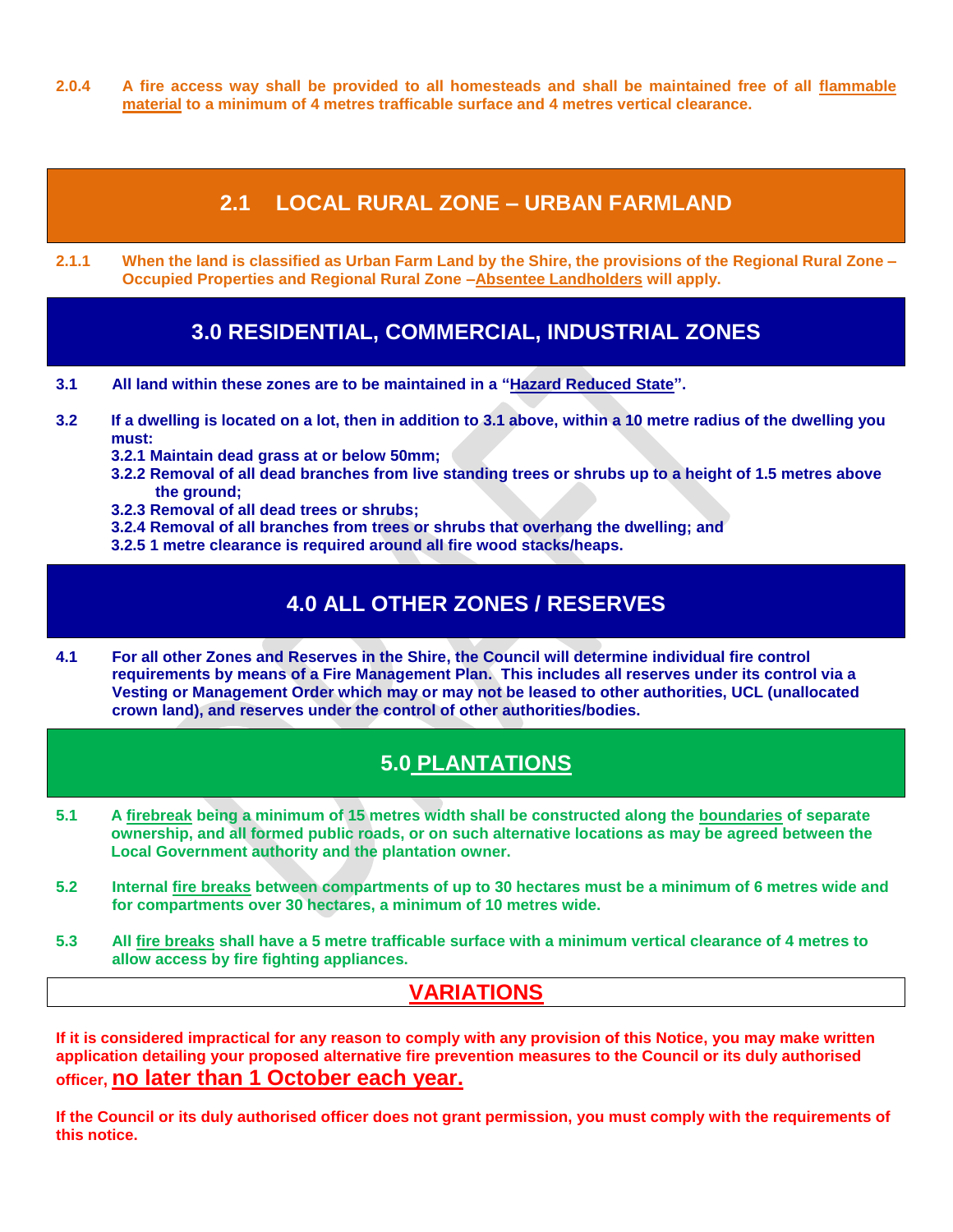**A request for a variation to the Fire Break Notice for areas of Non-Arable land is considered acceptable, however the landholder must demonstrate that they have taken every possible action to clear the said land. Variations will remain in place until either the property changes ownership or the variation is cancelled by the Council or its Duly Authorised Officer.**

## **PENALTIES THAT CAN BE IMPOSED**

| <b>Failure to comply with this Notice</b>                      | Up to \$5,000          |
|----------------------------------------------------------------|------------------------|
| Offences relating to lighting fires in open air                | Up to \$3,000          |
| Setting fire to the bush during prohibited burning times       | Up to \$250,000 and 14 |
|                                                                | years imprisonment     |
| Failure of occupier to extinguish bush fire                    | Up to \$10,000         |
| Refusal to state name and abode or stating false name or abode | Up to \$1,000          |
| Failure to produce permit to burn                              | Up to \$1,000          |

**It is not necessary for Council to notify you or give you any prior warning that legal action may proceed for failing to comply with the requirements of this notice.**

## **GUIDELINES FOR VEHICLE AND MACHINERY MOVEMENT BANS (INCLUDING BANS ON OPERATION OF INTERNAL COMBUSTION ENGINES)**

The following definitions shall apply to the guidelines on the ban of vehicle and machinery movement and the operation of internal combustion engines under Regulation 38A and 38B of the *Bush Fires Regulations, 1954*.

*To register for the Harvest and Vehicle Movement Ban SMS Service please contact the Shire 9823 1506*

## **LANEWAY/ROADWAY (NON GAZETTED)**

A laneway/roadway is defined as having a trafficable surface, free of all flammable material, a minimum of 4 metres wide. Overhanging vegetation is to be pruned so as not to come into contact with any part of a vehicle.

#### **REGISTERED ON AND OFF LOADING AREA**

Registered On and Off Loading Area is defined as an area free of flammable material, save live standing trees to a radius of 50 metres from the centre of the area.

**Areas are to be registered on an annual basis and must be received no later than 1 October each year.**

#### **DEFINITIONS**

For the purposes of this notice, the following definitions apply:

**Absentee Landholder –** Any landholder who resides outside the Shire of Woodanilling unless the owner resides in an adjacent brigade district or an employee resides on the property.

**Plantation -** Any area of trees planted for commercial purposes, other than a windbreak - within gazetted town sites exceeding 3 hectares and elsewhere exceeding 10 hectares.

**Building Protection Zone –** is a Low Fuel Zone immediately surrounding a building and is designed to minimise the likelihood of flame contact with buildings. All trees and branches which overhang a building are to be removed;

**Boundary –** Means the external perimeter boundary of land contained within the same ownership, irrespective of whether it contains one or more allotments.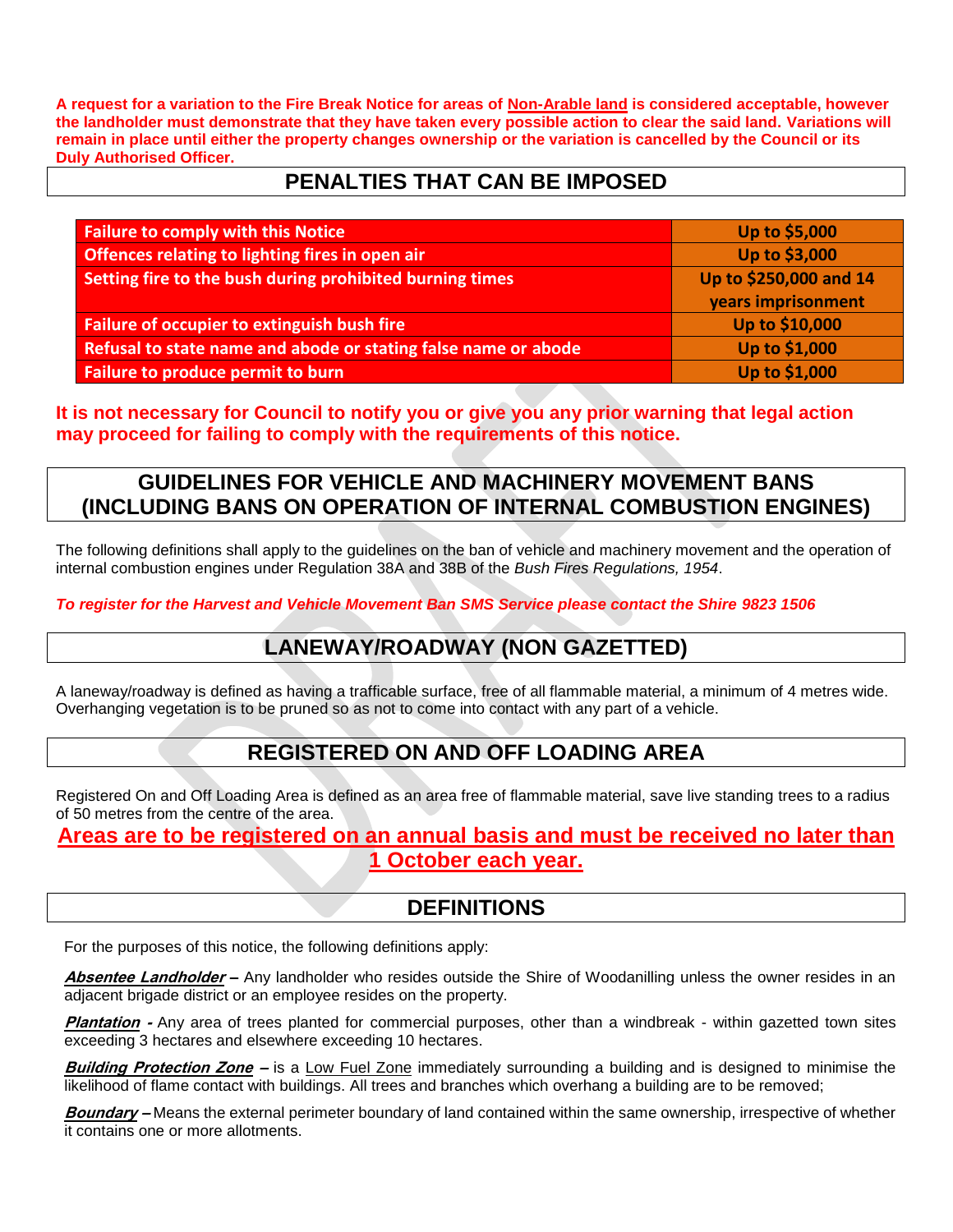*Firebreak* **–** Means ground from which all flammable material has been removed, which is trafficable and on which no flammable material is permitted to accumulate during the prohibited and restricted burning periods.

*Flammable Material* – Means trash, dead grass, rubbish, leaf litter, sticks, dead branches, or other hazardous material, but does not include live standing trees, shrubs and cultivated plants located in gardens.

*Hazard Reduced State –* The removal of all hazardous material from the land excluding living plants and trees. Dead grass to be maintained at or below a height of 150mm. 'Non-arable Land' to be maintained in a 'Hazard Reduced State'

*Hazardous Material –* Means any bush, plant, tree, vegetable, substance, object, thing or materials that may or is likely to catch fire and burn.

*Lot* – **"**lot" means a defined portion of land —

- (a) depicted on a plan or diagram available from, or deposited with, the Authority and for which a separate Crown Grant or certificate of title has been or can be issued; or
- (b) depicted on a diagram or plan of survey of a subdivision approved by the Commission; or
- (c) which is the whole of the land the subject of -

(i) a Crown Grant issued under the Land Act 1933; (ii) a certificate of title registered under the Transfer of Land Act 1893; (iii) a survey into a location or lot under section 27(2) of the Land Administration Act 1997 or a certificate of Crown land title the subject of such a survey; (iv) a part-lot shown on a diagram or plan of survey of a subdivision deposited with the Authority; or (v) a conveyance registered under the Registration of Deeds Act 1856 - but does not include a lot in relation to a strata scheme, a lot in relation to a survey-strata scheme, or a lot shown as common property on a survey-strata plan, as those terms are defined in the Strata Titles Act 1985.

*Low Fuel Zone* – Means the removal of dead trees, leaf litter and trash, the removal of dead branches to a height of 1.5 metres from live standing trees or shrubs, and the maintenance of dead grass at or below a height of 100mm. Contained within the Low Fuel Zone a minimum of 2.5 metres of the zone must be maintained as a Firebreak or as maintained gardens and/or lawns.

*Mobile Fire Fighting Unit —* A mobile fire fighting unit is defined as having a minimum water carrying capacity of four hundred (400) litres, fitted with a fire fighting hose and pump capable of delivering water.

*Non-arable Land —* Land that is not capable of producing crops, unsuitable for farming, unsuitable to be ploughed or tilled. Includes rocky outcrops, densely treed areas or creek lines.

*Harvest and Vehicle Movement Ban* — A ban on the movement of all vehicles and machinery and the operation of internal combustion engines within the Shire or part of the Shire during a time as specified in a notice or broadcast (Regulation 38A & 38B of the *Bush Fire Regulations, 1954*) with the exception of the movement of vehicles and machinery on made gazetted roads and laneways.

*Harvest Ban* — A ban on the operation of all grain harvesting machines within a Shire or part of a Shire and during a time, as specified in a notice or broadcast (Regulation 38A of the *Bush Fire Regulations 1954*).

#### **REGULATED ACTIVITIES DURING A VEHICLE AND MACHINERY MOVEMENT BAN**

- 1. Loading and offloading of anything ancillary to the main use of the property is only permitted on sites which are approved and registered by Council on an **annual basis** and which are clear of all flammable material save live standing trees to a radius of at least 50 metres. A mobile fire fighting unit shall be in attendance at all times the site is in use during the ban period.
- 2. All necessary travel to and from and within piggeries, sheep or cattle feed lots, provided this is undertaken in a mobile fire fighting unit.
- 3. All necessary carting of water for livestock provided that such a vehicle is accompanied by a mobile fire fighting unit.
- 4. Any variation to either the Harvest or Vehicle and Machinery Movement Ban conditions listed above must be approved by Council.
- 5. Approval must be sought on an individual basis, and may be subject to specific conditions. It should be noted that approval may not be granted.

## **By order of the Woodanilling Shire Council, CEO, Stephen Gash**